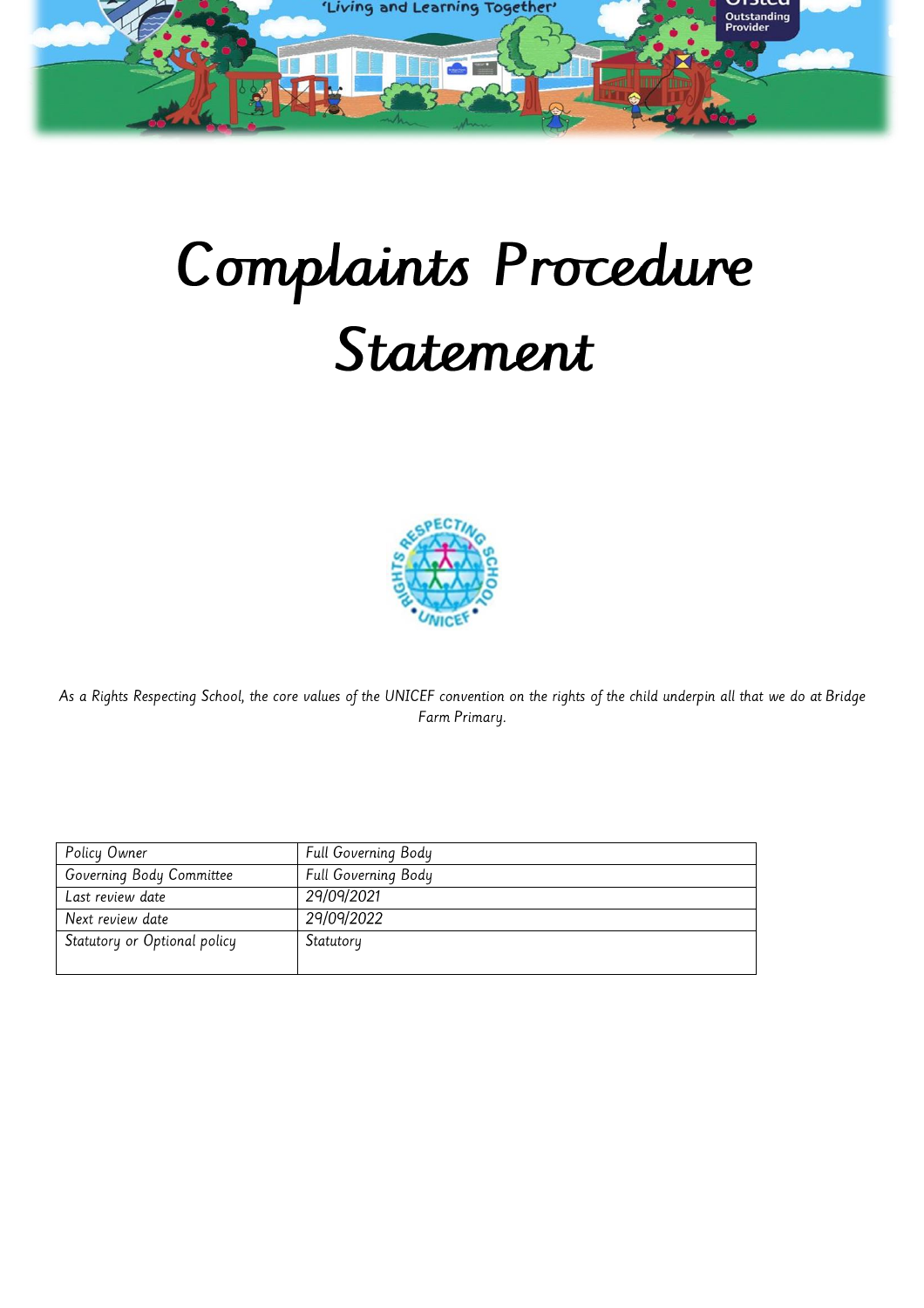A complaint is an expression of dissatisfaction or disquiet which may be about an event that has happened, failed to happen or the way in which something was handled.

The vast majority of concerns can be resolved informally. It is in everyones best interests that complaints are resolved at the earliest possible stage. This can usually be achieved through discussion and good communication. However, if you are not satisfied with the outcome, a formal procedure (as outlined in this policy) would then need to be followed when attempts to resolve the issue are unsuccessful.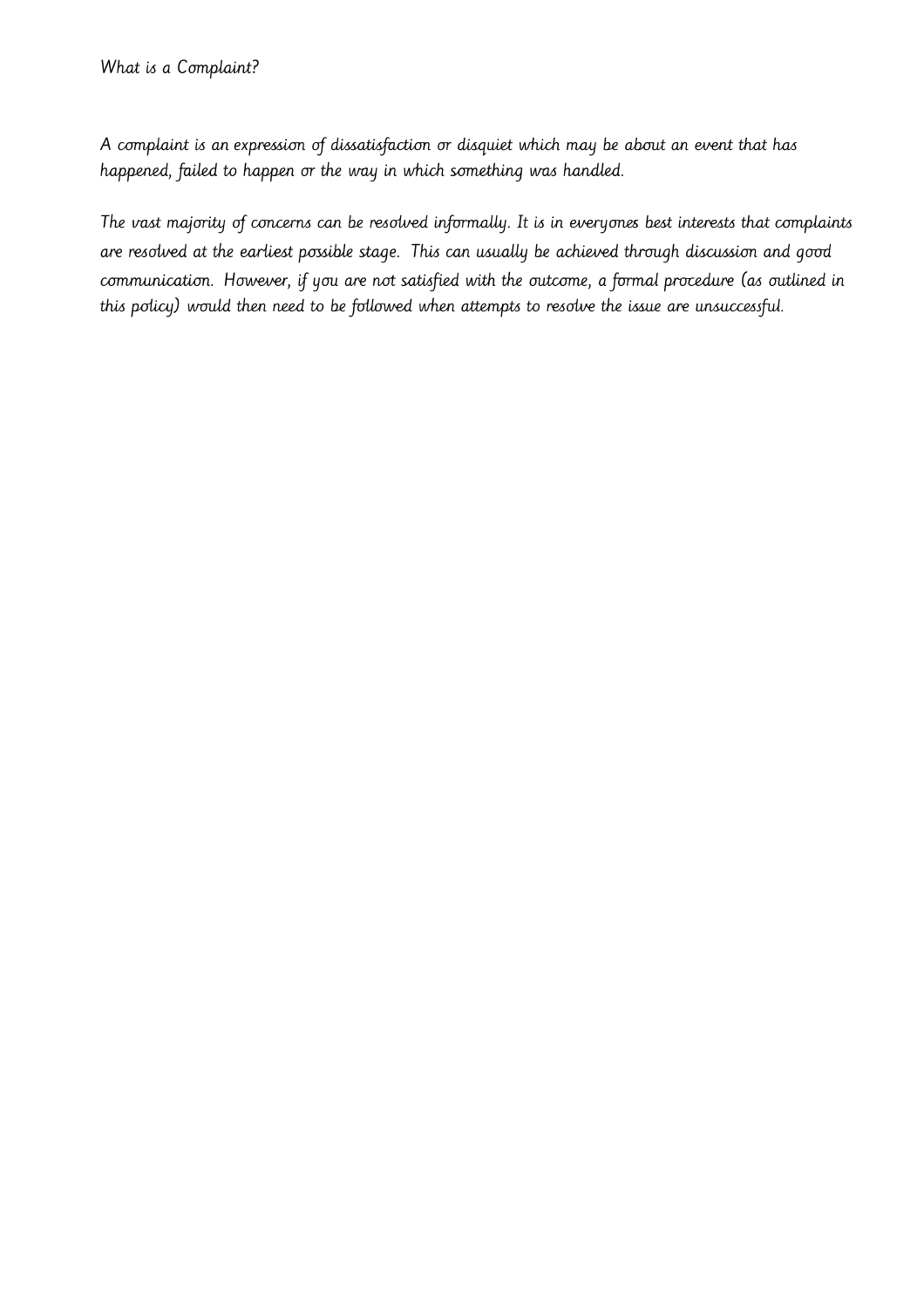Bridge Farm Primary School complaints procedure - September 2021

Complaints procedure at-a-glance

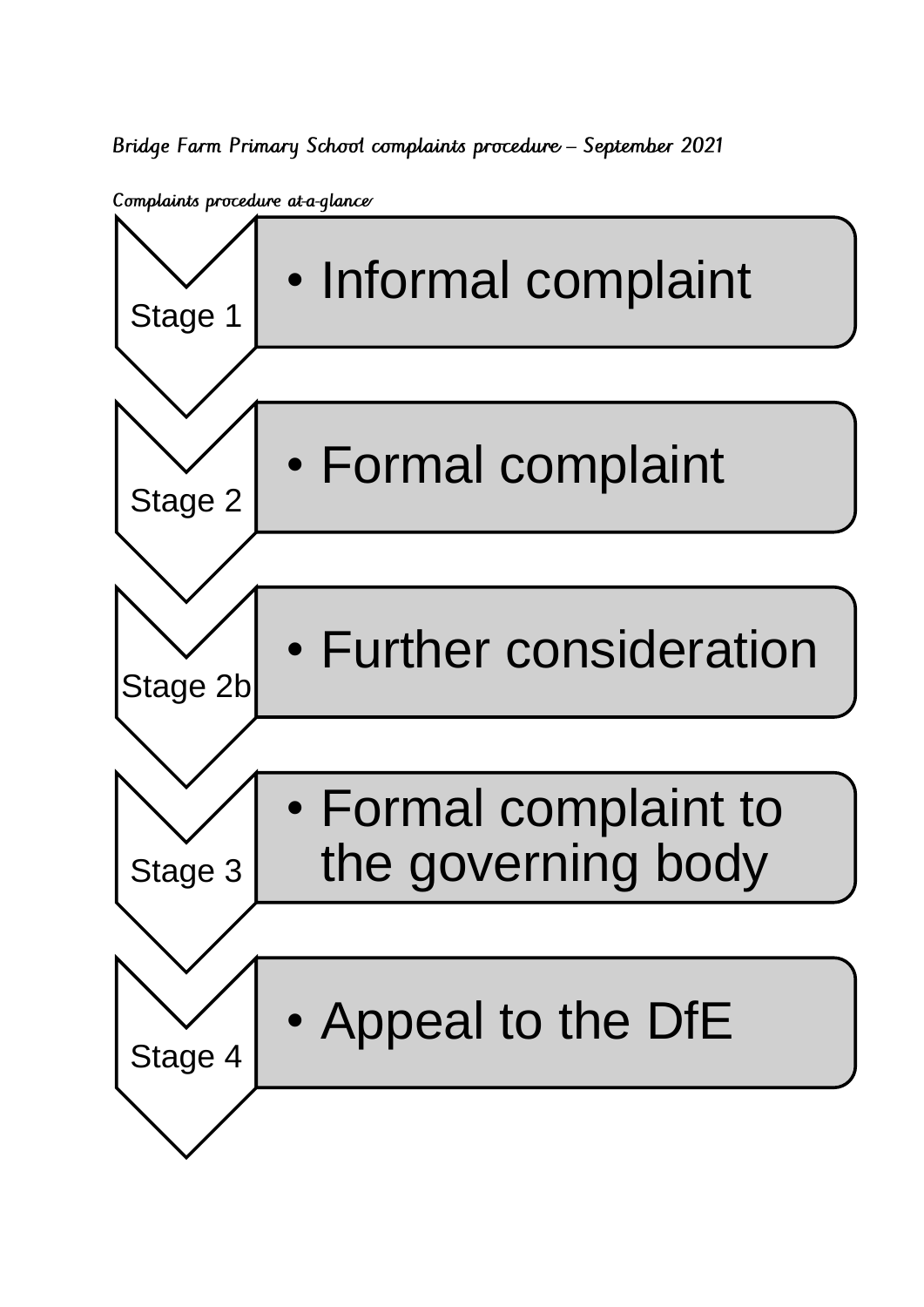## Stage 1 − Informal complaint



## Considerations

If the complaint is centered on a class teacher or any individual in a management role it will be proceed directly to stage 2, as it would be inappropriate for someone other than the Headteacher or deputy Headteacher to respond. The Headteacher can escalate the complaint to stage 2 at any time if they deem it appropriate.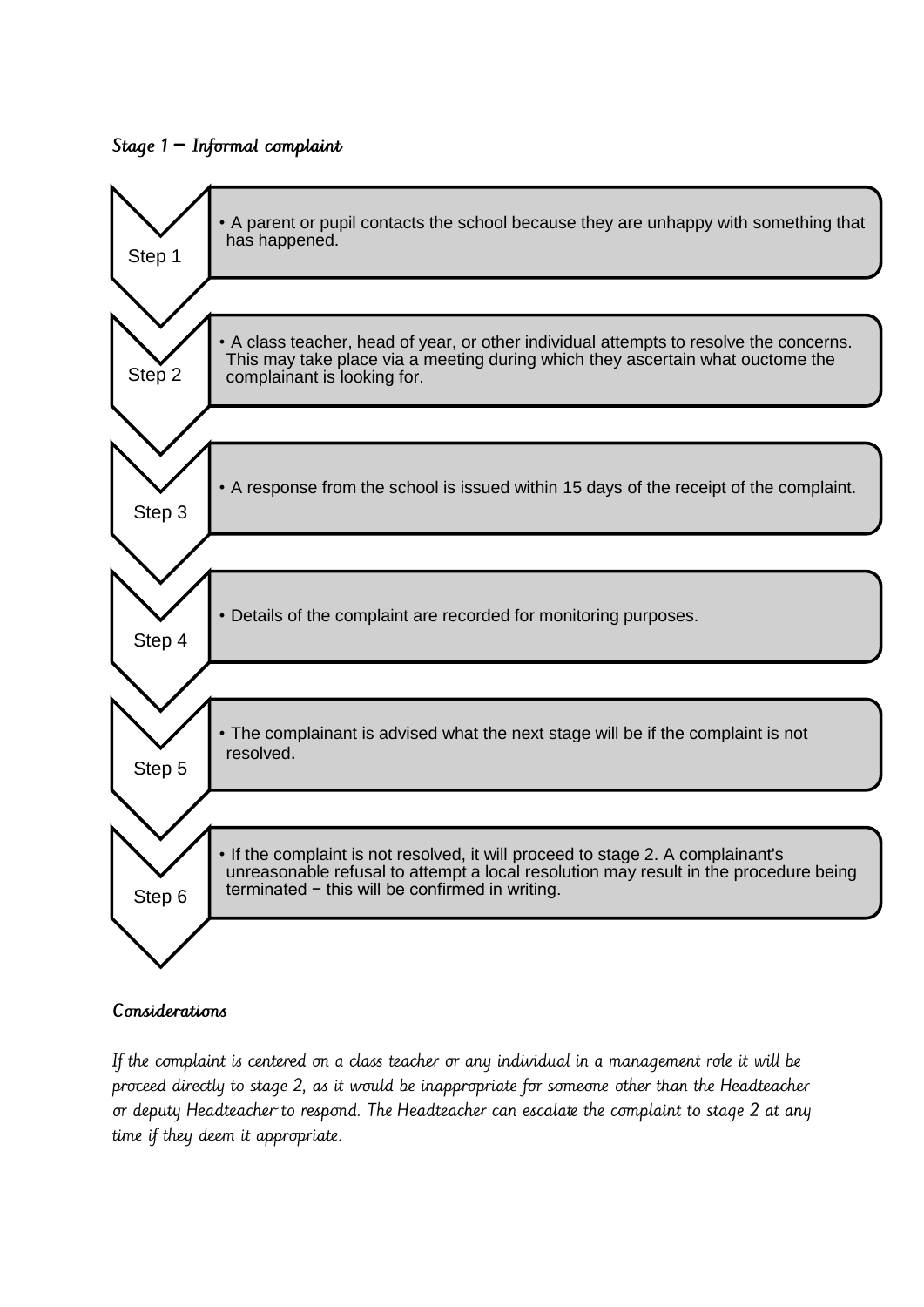#### Stage 2 − Formal complaint

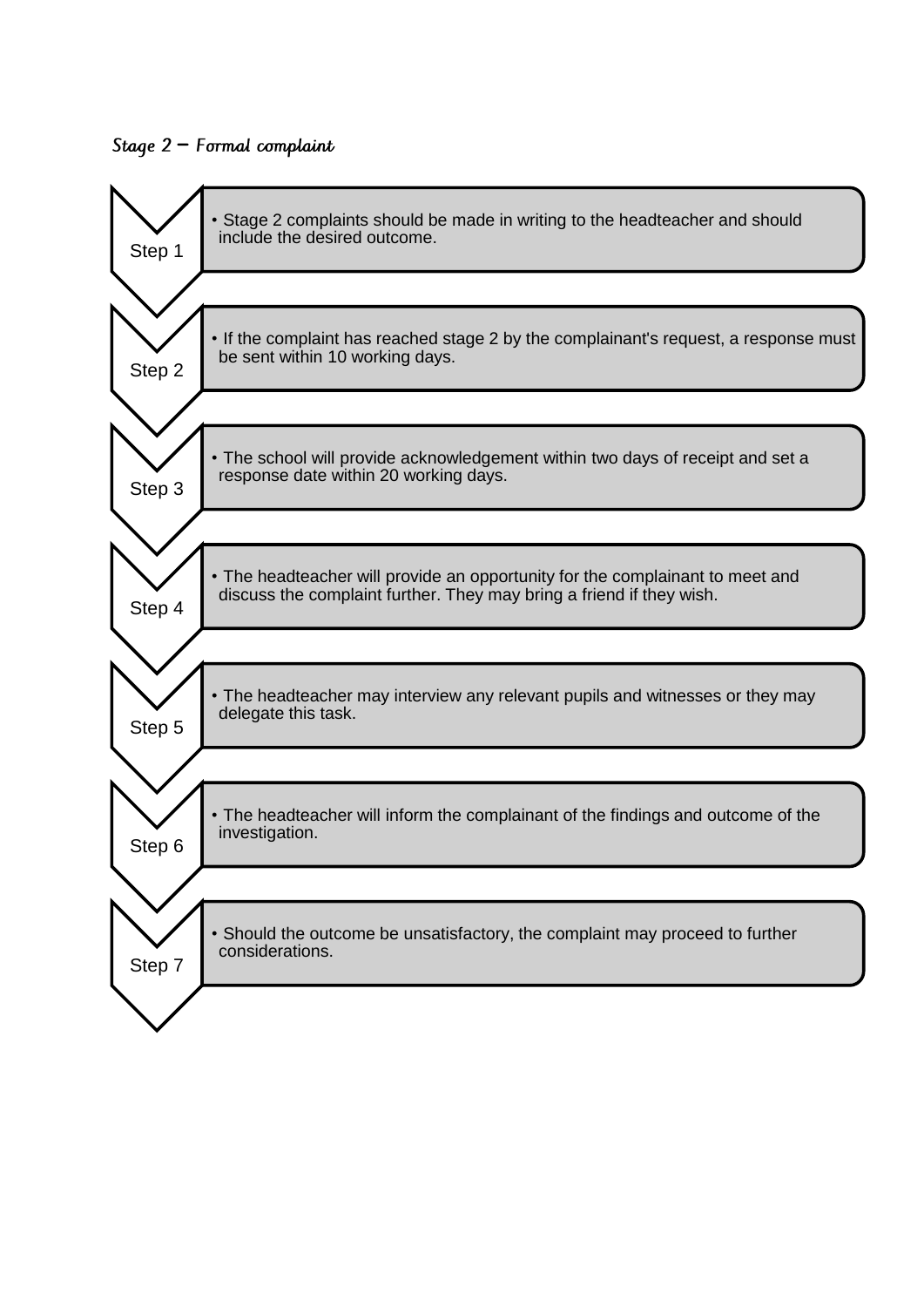#### Considerations

Should the complaint be regarding the Headteacher it may be prudent for it to precede directly to stage 3.